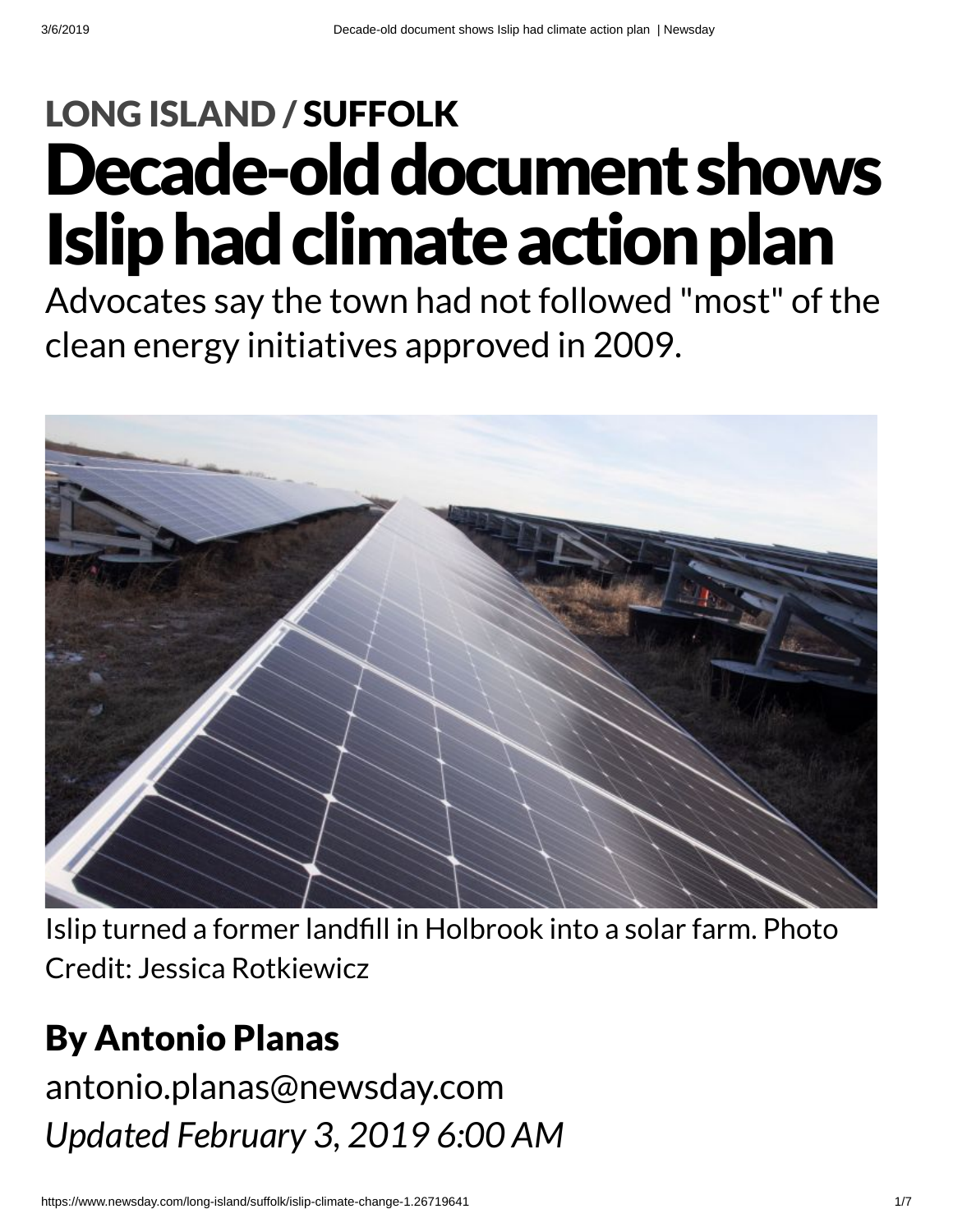A set of guidelines Islip approved in 2009 to address climate change could serve as a reminder for the town to pick up where it left off, advocates say.

Harrison Bench, a high school senior who is president of the Suffolk Student Climate Action Committee's Sayville Chapter and also sits on Islip Town Environmental Council, told councilors at a Jan. 15 town board meeting that "most" of the 10-year-old climatechange resolution had not been followed.

The resolution, which passed 5-0 in April 2009, specified several ways to combat climate change, including by gathering data on the town's greenhouse gas emissions, reducing carbon emissions, and lowering electricity use by 15 percent by 2015.

Islip Supervisor Supervisor Angie Carpenter did not specifically address the resolution at the meeting,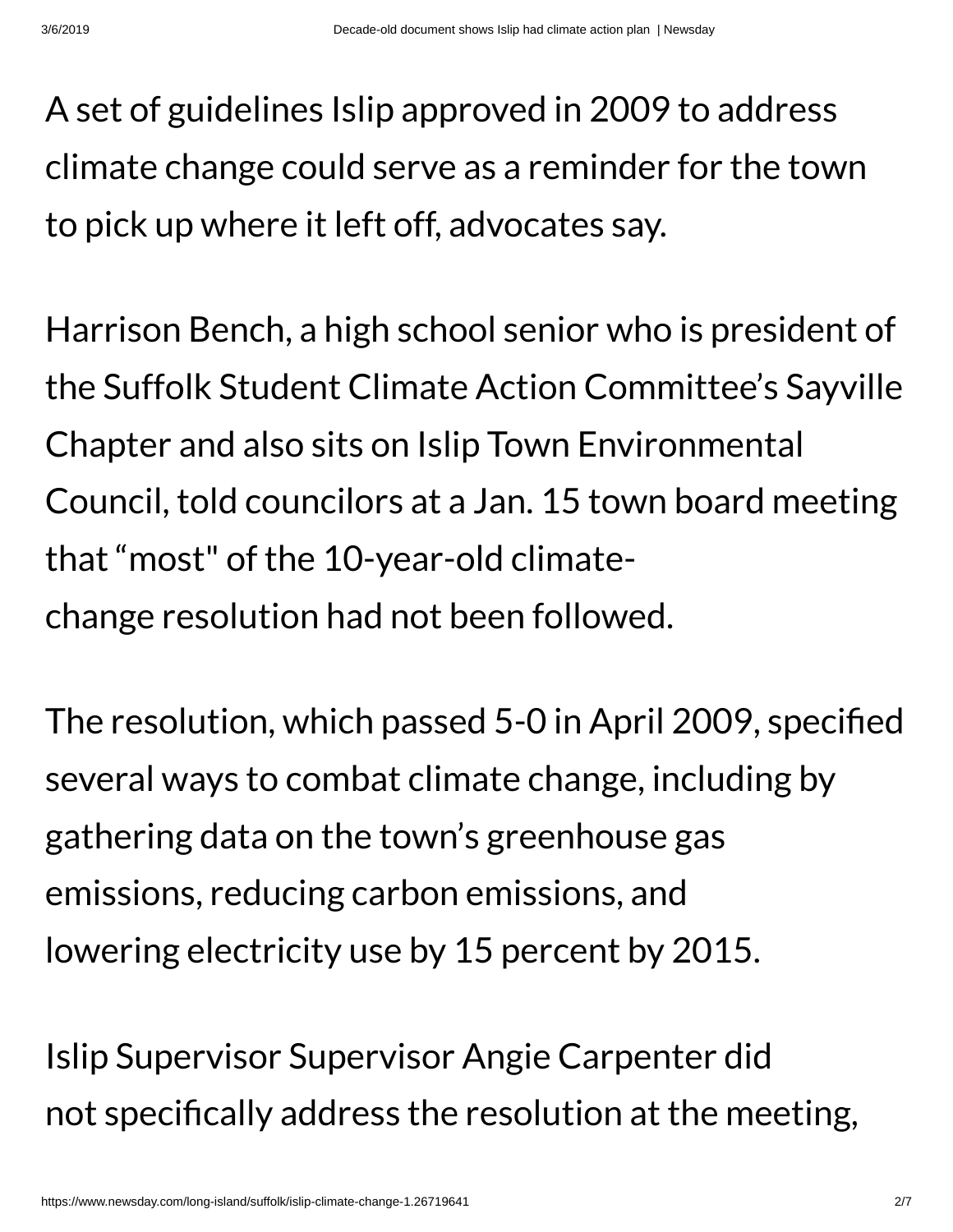but said Department of Environmental Control Commissioner Martin J. Bellew is interested in the students' cause and a proposal that could designate Islip a state "Clean Energy Community, " making it eligible for grants funding sustainability efforts.

"He is very, very focused on your resolution, " Carpenter said. She added her colleagues are "very supportive in moving forward with such a resolution."

The 2009 resolution, which the student group found on the state's Department of Environmental Conservation website, says, "The Town of Islip believes that climate change poses a real and increasing threat to our local and global environments and that it is primarily due to the burning of fossil fuels."

Officials with the state DEC said Islip in 2009 was among the first wave of municipalities to adopt the state's Climate Smart Community pledge, which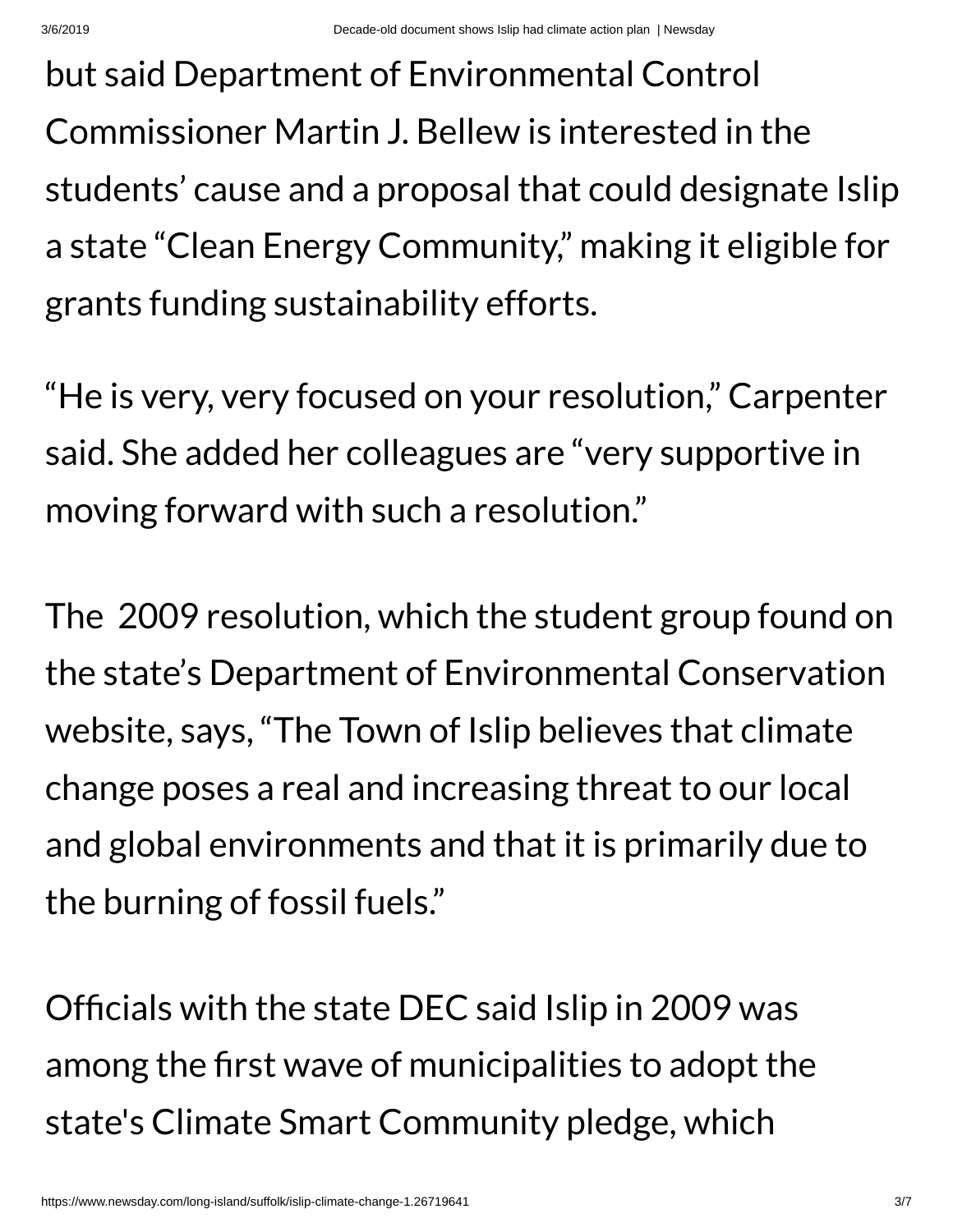recognizes accomplishments in reductions of greenhouse gas emissions that obtain certification and rewards them with grants.

Bench, who met with Islip board members and Bellew last week, said finding the old document was the "extra" push in the right direction."

## **Get the Breaking News** newsletter!

Get the latest breaking news as it happens.

Email address

Sign up

By clicking Sign up, you agree to our [privacy](https://www.newsday.com/privacy) policy.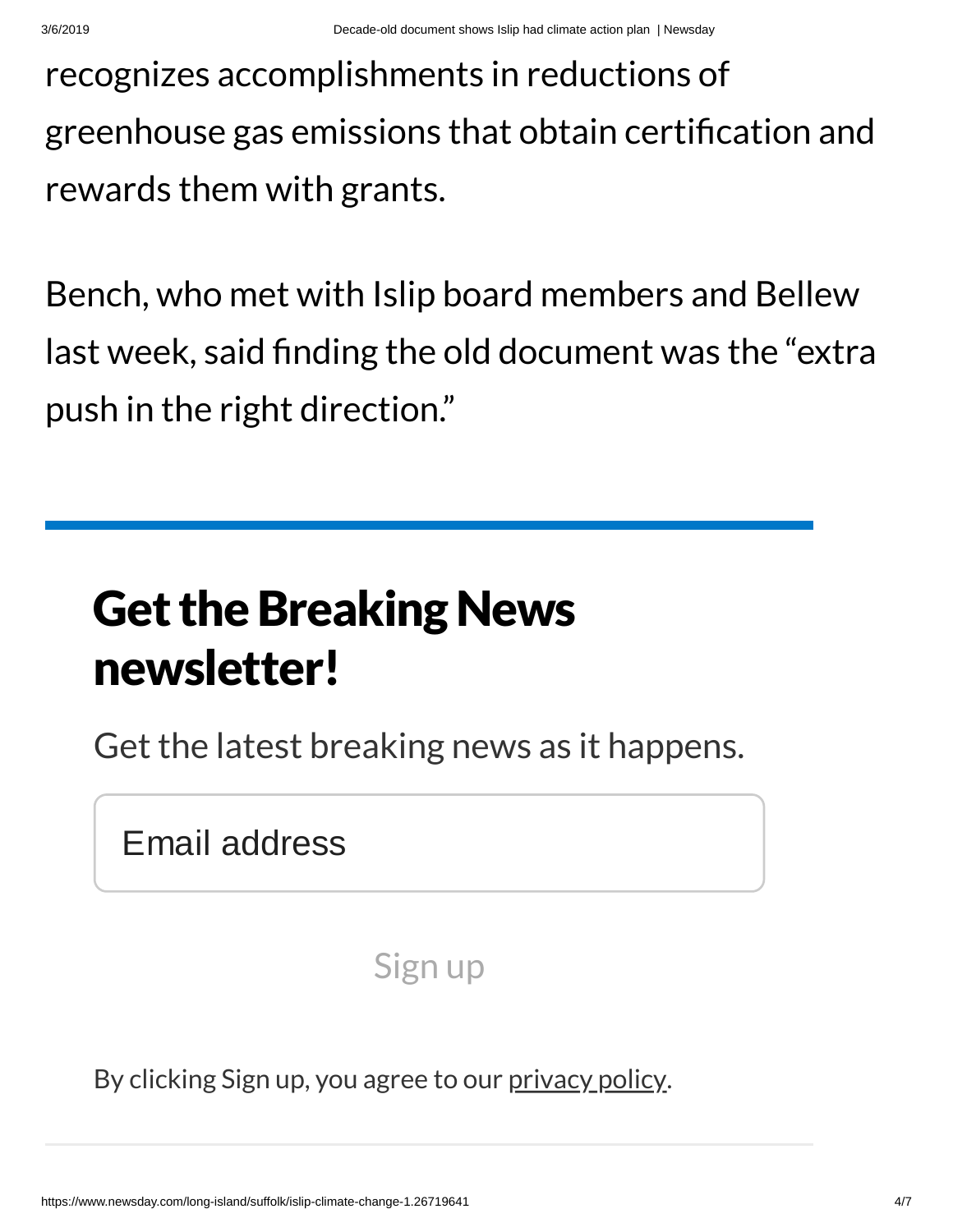"It helps show the direction they were heading in 2009 ... and should be headed in now, " Bench said.

Islip spokeswoman Caroline Smith said the town has followed overarching themes of the 2009 resolution in many ways, including installing energy-efficient lighting in town buildings and continuously replacing vehicles with more energy-efficient models.

The student group is hoping Islip takes more actions and one day becomes a Clean Energy Community by adopting initiatives, such as reporting how much energy is used in buildings and getting training from the state on energy codes.

Melissa Grifths Parrott, founder and mentor of the Sayville student group, told board members at the January meeting, "We have a piece of paper, but what we want to do is to make action, not just a piece of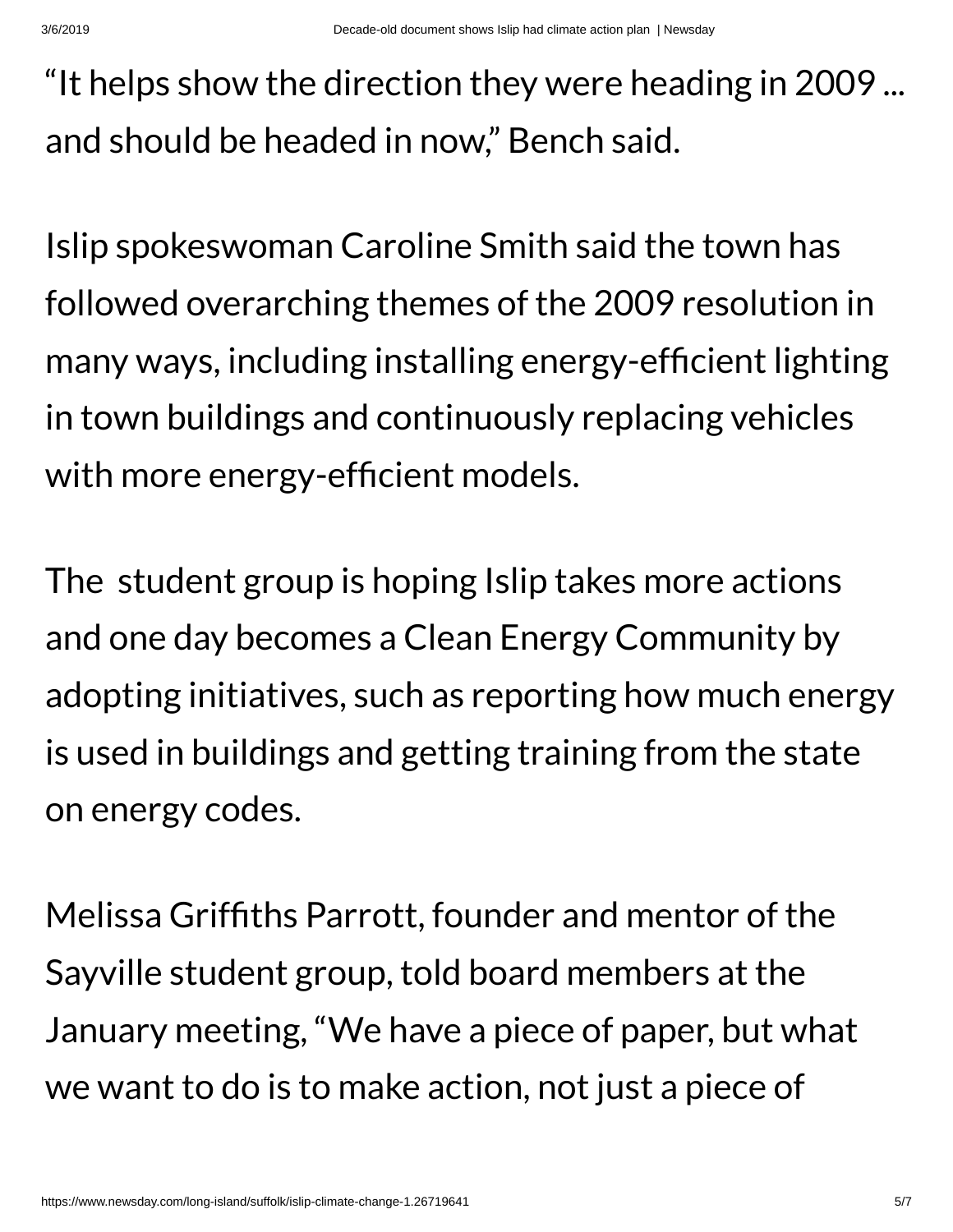### paper. But to follow through with the law that was passed in 2009."

Bellew said the town will work to craft resolutions to get the ball rolling on potentially becoming a Clean Energy Community. He added that environmental control's Deputy Commissioner Greg Hancock will take on the new role of sustainability officer, overseeing projects related to climate change.

Some of what Islip has done so far:

- Marinas have been raised to address rising tides and flooding
- Two green-energy solar farms recently opened in Holbrook and Hauppauge at former landfills. The electricity produced